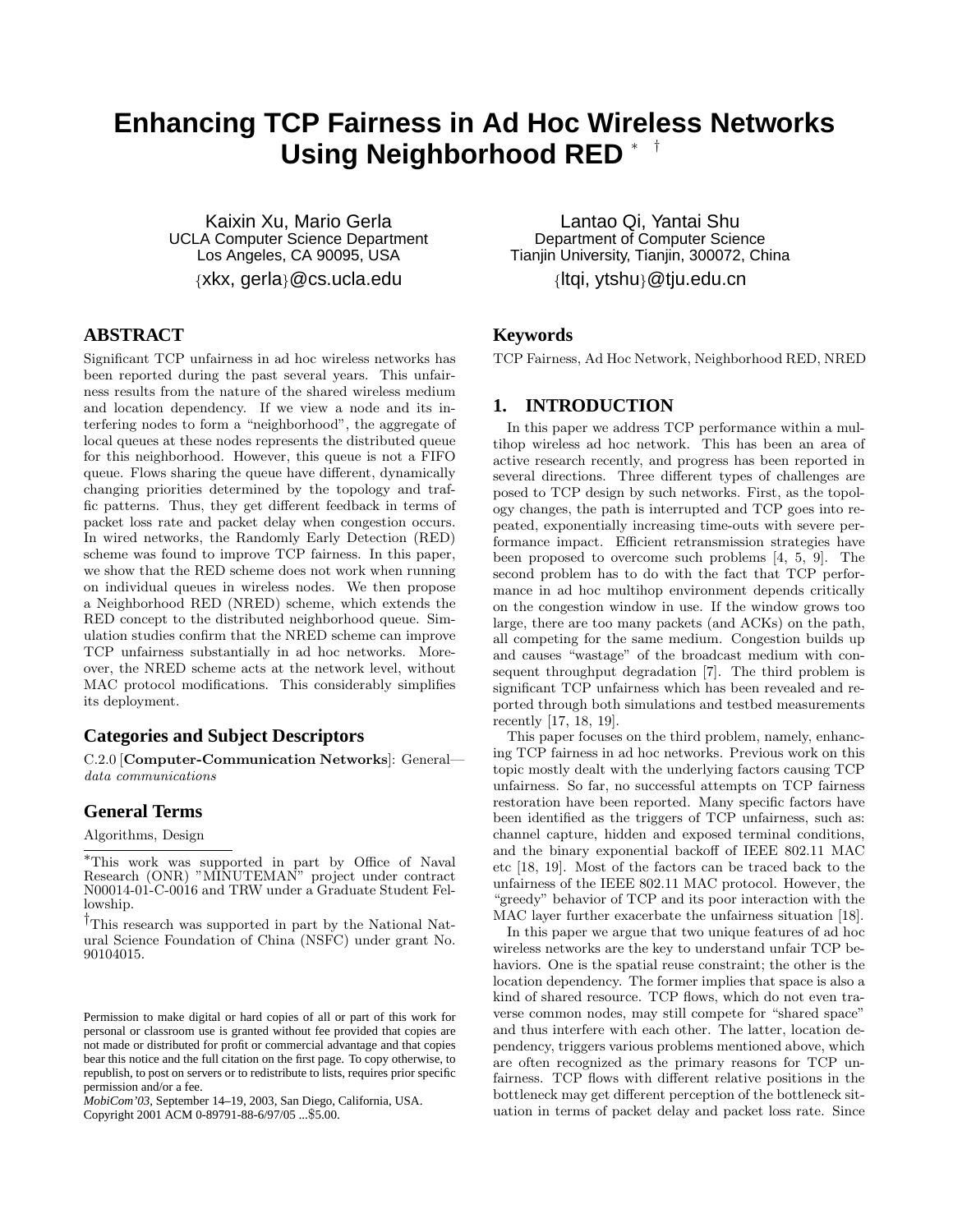getting correct feedback of the bottleneck is critical to the fairness of TCP congestion control, limited information of the bottleneck situation causes significant unfairness (e.g. some flows experience more packet loss and thus tend to reduce their congestion window more frequently than others).

If we view a node and its interfering neighbors to form a neighborhood, the local queues at these nodes can be considered to form a distributed queue for this neighborhood. This distributed queue is not a FIFO queue. Flows sharing this queue have different and dynamic priorities determined by the topology and traffic patterns due to channel capture, hidden and exposed terminal situations etc. Thus, they get different feedback in terms of packet loss rate and packet delay when congestion happens. The uneven feedback makes TCP congestion control diverge from the fair share. Similar situations may occur in wired networks when a buffer is full and drop tail queue management scheme is used. The Randomly Early Detection (RED) [6] scheme can improve TCP fairness under such situations by keeping the queue size relatively small and dropping or marking packets roughly proportional to the bandwidth share of each flow through the gateway.

In this paper, we propose a Neighborhood RED (NRED) scheme, which extends the original RED scheme to operate on the distributed neighborhood queue. As RED does, each node keeps estimating the size of its neighborhood queue. Once the queue size exceeds a certain threshold, a drop probability is computed by using the algorithm from the original RED scheme. Since a neighborhood queue is the aggregate of local queues at neighboring nodes, this drop probability is then propagated to neighboring nodes for cooperative packet drops. Each neighbor node computes its local drop probability based on its channel bandwidth usage and drops packets accordingly. The overall drop probability will realize the calculated drop probability on the whole neighborhood queue. Thus, the NRED scheme is basically a distributed RED suitable for ad hoc wireless networks.

The rest of the paper is organized as follows. We briefly review previous work in section 2 and describe in short related protocols as well as the simulation environment in section 3. Section 4 presents the concept of the neighborhood of a node and its distributed queue. We then give the detailed algorithms of the NRED scheme in section 5. Section 6 gives verification of our queue size estimation algorithm and guidelines for setting configurable parameters. The usefulness of NRED is also evaluated under simple but fundamental scenarios in this section. Further performance evaluations under more general scenarios are performed in section 7. Some related issues and future work are discussed in section 8 and we conclude the paper in section 9.

# **2. RELATED WORK**

Recently, several techniques have been proposed to improve TCP performance in ad hoc networks. Most of these techniques address mobility, link breakages and routing algorithm failures. Schemes such as ELFN [9], TCP-F [4], Fixed-RTO [5], and TCP-DOOR [22] belong to this category. Together, this work gives reasonable understanding on mobility related TCP inefficiencies. There is, however, another important problem area in wireless ad hoc networks, namely TCP unfairness. This area has received less attention in the past, although the problem is significant. As shown in section 3, 6 and 7, substantial unfairness and even flow starvation exists. This unfair behavior may seriously delay or even lock out a critical application.

Some efforts have addressed the TCP fairness issue in ad hoc networks. In [8, 17], Tang and Gerla et al investigated TCP fairness over different MAC protocols, namely CSMA, FAMA, MACAW and IEEE 802.11. In all the investigated scenarios, IEEE 802.11 always came on top in terms of both throughput and fairness. However, even IEEE 802.11 could not achieve acceptable fairness in the ring and grid topologies with TCP congestion window size allowed to grow larger than 1 packet. A simple MAC layer technique was proposed by the authors. An additional yield time was used to restrain the node that used the channel last. It shows improved fairness under the ring topology.

In [19, 20], Xu et al investigated TCP fairness over IEEE 802.11 MAC in ad hoc wireless networks. Their work provides a good understanding of the underlying reasons that trigger TCP unfairness. No remedy, however, is proposed in that work. In [18], Gerla et al investigated TCP unfairness on a path across a wired and multihop wireless network. Again, they found that the problem resides in the wireless segment. More precisely, they identified hidden and exposed terminals and the interaction of IEEE MAC and TCP congestion control as the key factors that prevent TCP from stabilizing at fair-share.

Most of the prior work is focused on channel and MAC protocol features in an attempt to identify the factors triggering TCP unfairness. However, so far, no complete solution to this problem has yet been reported. In this paper, we attack the problem at the network layer. We explore the relationship between TCP unfairness and early network congestion. RED was helpful in detecting congestion in wired networks and in enhancing fairness. We wish to extend the RED scheme into mobile multihop ad hoc networks. Such an extension is not trivial as ad hoc wireless networks have very unique features such as location dependency.

# **3. RELATED PROTOCOLS AND SIMULA-TION PLATFORM**

# **3.1 Random Early Detection (RED)**

The proposed NRED scheme is an extension of the RED [6] scheme developed for the wired Internet. RED is an active queue management scheme for congestion avoidance. It monitors the average queue size at each buffer. Once the average queue size exceeds a predefined threshold, it will start dropping or marking packets with given probability. RED has two independent algorithms. One is for computing the average queue size and the other is to calculate the drop probability as a function of average queue size. Suppose current queue size is  $q$ , then the average queue size is computed as  $avg = (1 - w_q) * avg + w_q * q$ , where  $w_q$  is called "queue weight" for smoothing the average queue size and tolerating burstness. Upon a packet arrival, the drop probability is calculated according to the minimum threshold  $min_{th}$  and maximum threshold  $max_{th}$ as  $p_b = max_p(avg - min_{th})/(max_{th} - min_{th})$  and  $p_a =$  $p_b/(1$  – count \* $p_b$ ). Here  $max_p$  is the maximum packet drop probability and count is the number of packets arrived since last packet drop. When the average queue size is larger than  $max_{th}$ , the drop probability is set to 1. RED was shown to improve network performance by avoiding heavy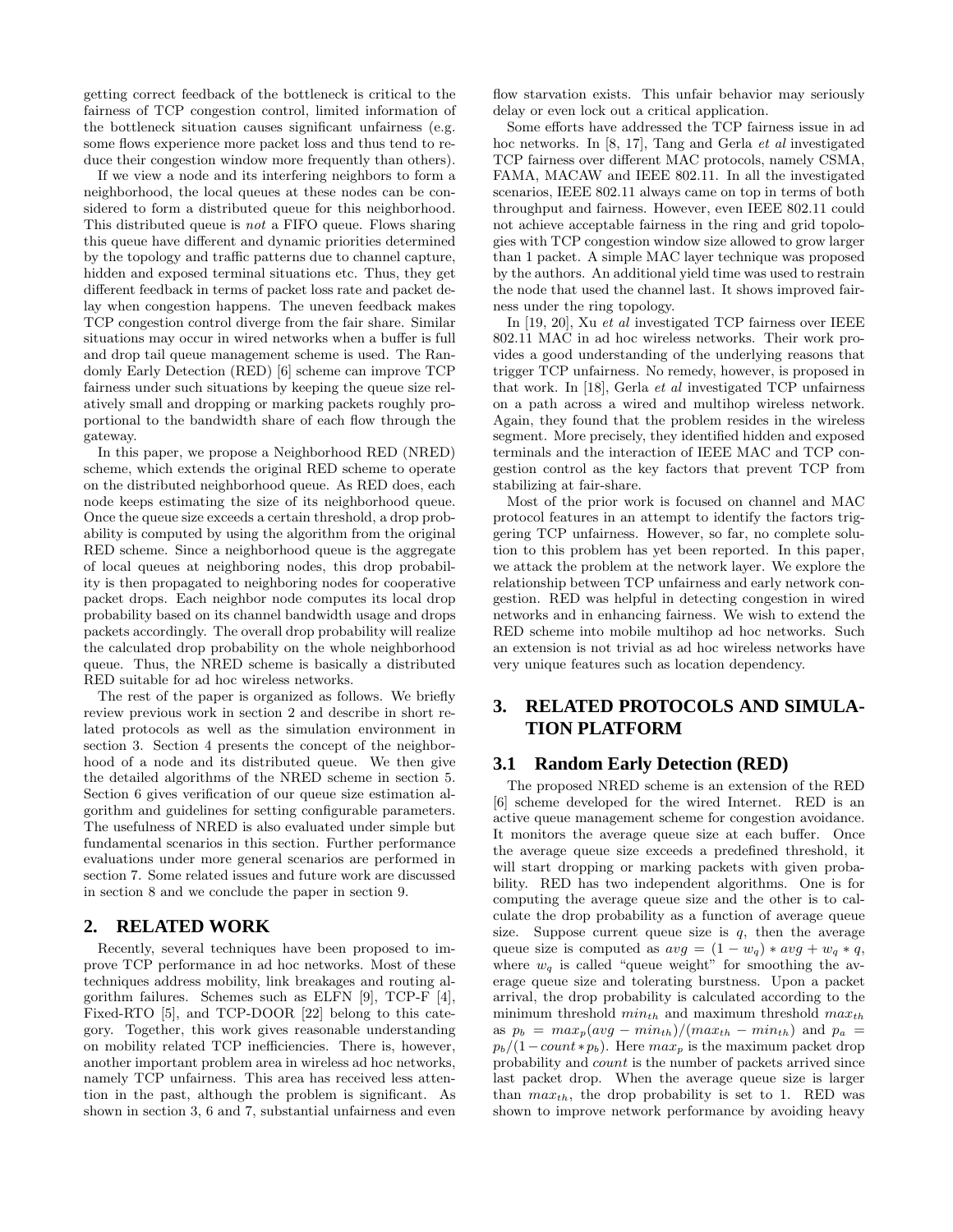congestion, eliminating global synchronization etc. It also improves fairness by dropping packets proportional to a connection's share of buffers and thus bandwidth.

# **3.2 Simulation Environment**

This paper and the evaluation of the proposed NRED scheme rely heavily on simulation experiments. Unless explicitly mentioned, all the simulation experiments in this paper use the configurations described here. The simulation platform we used is the QualNet simulator [15], which is the successor of the previous GloMoSim simulation library [21]. Most configuration parameters of the protocol stack in our simulations use the default values. The channel bandwidth is 2Mbps, channel propagation model is the two-ray ground reflection model [16], transmission range is 367m. IEEE 802.11 MAC DCF is adopted. TCP NewReno is used with Maximum Segment Size set to 512 Bytes. The buffer size at each node is 66 packets. Static routing is used in most scenarios. In most of the simulations, TCP connections start at 10s and end at 130s. The simulation time is 150s.

# **4. TCP UNFAIRNESS AND RED IN AD HOC NETWORKS**

# **4.1 Why RED does not Work?**

We first tested whether the original RED scheme can help improving TCP unfairness in ad hoc networks. The simulation scenario is shown in Figure 1. This scenario is very similar to those scenarios used in the wired networks for testing RED scheme. However, it is a wireless specific scenario. The 3 FTP/TCP connections in Figure 1 do not share any common node. However they still contend with each other for the medium. The implementation of RED used in our experiments follows the algorithm presented in [6]. The minimum and maximum queue size thresholds  $(min_{th}$  and  $max_{th}$ ) are set to 5 packets and 15 packets. The queue weight (e.g.  $w_q$ ) is 0.002. We vary the maximum drop probability  $max_p$  from 0.02 to 0.2.

In all the simulations, we found that FTP 2 is always starved. Typical results are given in Figure 2, where the throughput of the 3 connections at the end of simulation is plotted. As a contrast, we also show the throughput when the default "drop tail" queue management scheme is used. Apparently, no visible advantage in terms of improving TCP unfairness can be found when RED is adopted. However one interesting point we observe is that RED still manages to improve the TCP throughput in ad hoc networks. Since this paper mainly focuses on TCP fairness, further discussion of this point is deferred to a follow up study.

Detailed analysis of the results shows that there are 3 major factors that impede RED from improving TCP unfairness in the ad hoc environment. First, a TCP connection which is penalized in channel contention may experience a queue buildup. However, dropping packets of the penalized flow may actually increase the unfairness. Second, congestion does not happen in a single node, but in an entire area involving multiple nodes. The queue at any single node cannot completely reflect the network congestion state. Third, since multiple nodes are involved in the congestion, they should coordinate their packet drops, rather than act independently. Thus, an appropriate RED scheme for ad hoc wireless networks should consider an aggregate of multiple queues in the bottleneck.



Figure 1: A wireless specific scenario for testing TCP unfairness with RED.



Figure 2: Overall throughput of flows at the end of simulation with RED's  $max_p$  equal to 0.06.

# **4.2 Neighborhood and Its Distributed Queue**

In ad hoc wireless networks, there is no pre-defined link between any two nodes. Instead, nodes, which share the same space, compete for the channel under the control of the MAC protocol. Thus, the congestion in an ad hoc network cannot be traced to a specific node, but to the entire space around it. We refer to this space as the "neighborhood" of a node. A more formal definition follows.

Neighborhood: A node's neighborhood consists of the node itself and the nodes which can interfere with this node's signals.

Apparently, a node's neighborhood includes both its 1 hop neighbors and 2-hop neighbors. Interference between a node and its 1-hop neighbors is straightforward. For 2-hop neighbors, they may also interfere with the node when they are transmitting to any 1-hop neighbor since collisions may happen at the 1-hop neighbor. Thus 2-hop neighbors indirectly interfere with the node. If we consider the fact that interference range is usually much larger than the transmission range, nodes more than 2-hops away from a node may also be involved in its neighborhood. In this paper, we simplify the problem by ignoring such situations.

In the RED scheme, the early congestion is detected by monitoring the queue size of each outgoing buffer. Similarly, the queue size of a neighborhood reflects the degree of local network congestion. But, where is the queue of a node's neighborhood? In the wired net, there is at least one buffer for each outgoing interface. The queue size can be measured by counting the number of packets in the buffer. However,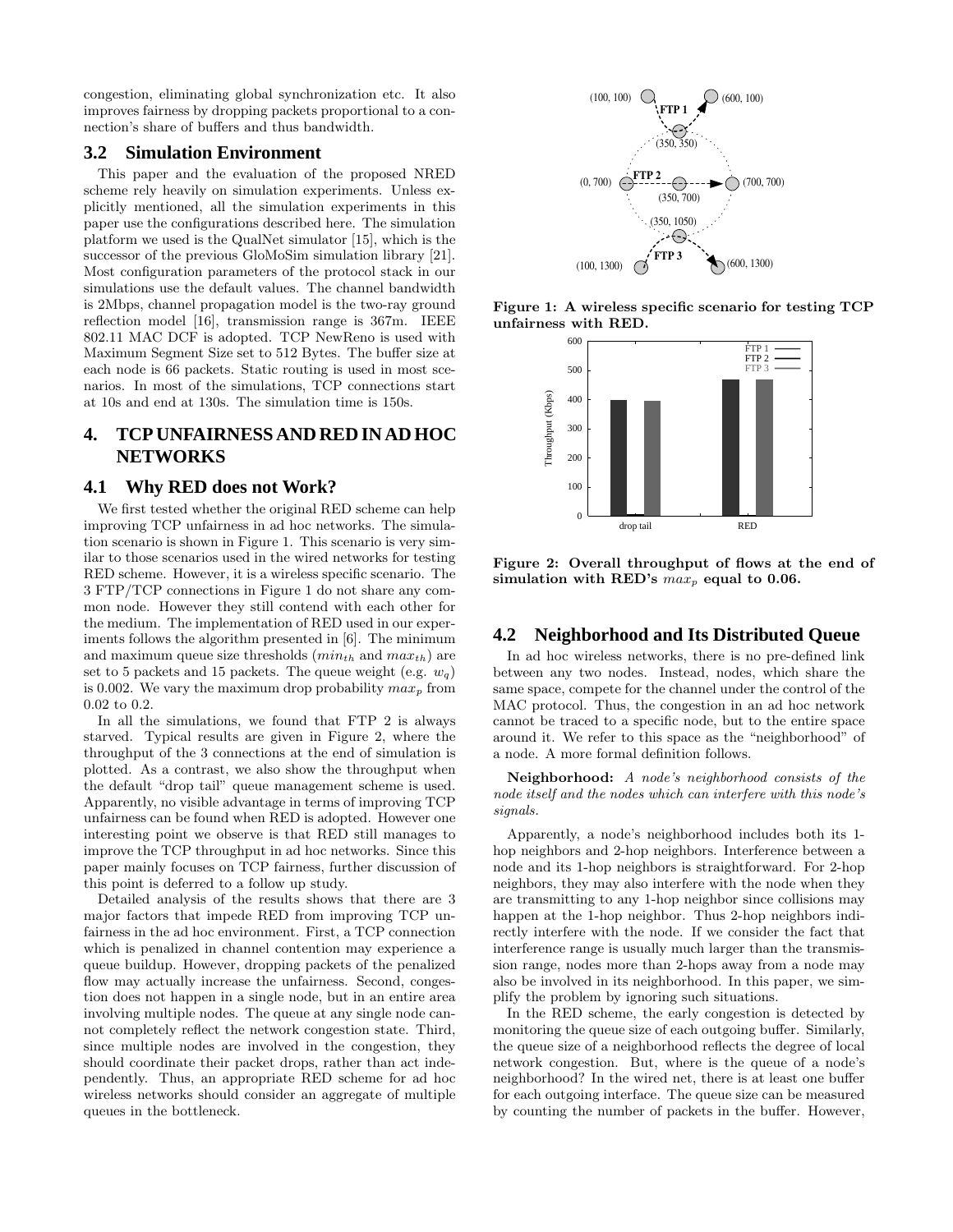

Figure 3: Illustration of a node's neighborhood and its distributed queue.



Figure 4: Simplified express of the distributed neighborhood queue.

a node's neighborhood includes multiple nodes each with its local queue. The neighborhood queue should account for all those packets whose transmissions will affect the channel usage within this neighborhood. We view all nodes participating in a node's neighborhood form a distributed queue of that neighborhood with packets scattered among these nodes. The concepts of a node's neighborhood and its distributed queue are illustrated in Figure 3.

In Figure 3, not all packets in the local queue of each node can be considered as packets in the neighborhood queue. Let us examine in detail which packet should be counted. Clearly, the packets in the queues of node A and its 1-hop neighbors are in the distributed queue of node A's neighborhood. Packets in the queues of node A's 2-hop neighbors may or may not be in this distributed queue. More precisely, only the packets directed to a 1-hop neighbor of node A should be considered as a contribution to node A's neighborhood queue size.

# **4.3 A Simplified Neighborhood Queue Model**

The distributed queue illustrated in Figure 3 has 2-hop neighbors involved. Only some packets in the queues of the 2-hop neighbors should be counted. This distributed queue model is not easy to implement and evaluate since it is difficult to get information of 2-hop neighbors without introducing significant communication overhead. We simplify this model to the one illustrated in Figure 4, which only includes 1-hop neighbors. We move those packets in the 2-hop neighbors that are directed to a 1-hop neighbor, to the corresponding 1-hop neighbor. Thus, now each node has two queues. One is its original queue of outgoing packets. The other one is an incoming queue that represents the packets from 2-hop neighbors. The original queue at a node is now referred to as the outgoing queue.

We treat the distributed queue of a neighborhood in an ad hoc network the same way as we would on a single link queue in the wired net and apply RED to it - after proper modifications. This is the basic idea behind the proposed Neighborhood RED scheme. Here, we point out several unique characteristics of the distributed neighborhood queue.

- (i) A neighborhood queue consists of multiple queues located at the neighboring nodes that are part of the same spatial reuse constraint set.
- (ii) The distributed queue is not a FIFO queue due to location dependency. Instead, multiple sub-queues forming it have different relative priorities in terms of acquiring the wireless channel due to various factors including MAC unfairness, channel capture, hidden and exposed terminal etc.
- (iii) The priority of a sub-queue may change dynamically due to topology or traffic pattern changes .

With the concepts of a node's neighborhood and its distributed queue, we can now model TCP unfairness from a transport layer view. As suggested in the previous subsection, multiple TCP flows actually share a distributed queue with different but dynamic priorities. This feature will make TCP diverge from fair-share since they get different feedback in terms of packet drop rate and delay from the congested neighborhood.

# **5. NEIGHBORHOOD RANDOM EARLY DE-TECTION**

Recognizing the underlying reasons why TCP cannot converge to the fair share, the proposed solution for reestablishing TCP fairness is how to feed the contending flows with the same congestion feedback from the bottleneck (e.g. packet drop probability and packet delay proportional to the share of bandwidth used by each TCP flow). Some form of TCP unfairness, although by far not as dramatic as in the multihop case, manifests itself also in the wired Internet when drop tail queue management scheme is used. The RED active queue management scheme solves that problem by keeping the queue size relatively small and dropping or marking packets of a flow proportionally to its buffer occupancy and thus bandwidth share. This has prompted us to apply a RED-like scheme to the distributed neighborhood queue, which we call Neighborhood Random Early Detection (NRED). To do so, we need to solve 3 problems. 1) How to detect the early congestion of a neighborhood? More precisely, how to compute the average queue size of the distributed neighborhood queue? 2) When and how does a node inform its neighbors about the congestion? 3) How do the neighbor nodes calculate their local drop probabilities so that they add up to the targeted overall drop probability? Correspondingly, three sub-schemes are then proposed, namely Neighborhood Congestion Detection (NCD), Neighborhood Congestion Notification (NCN), and Distributed Neighborhood Packet Drop (DNPD), which are explained in the next subsections.

# **5.1 Neighborhood Congestion Detection**

A direct way to monitor the neighborhood queue size is to let every node broadcast a control packet throughout its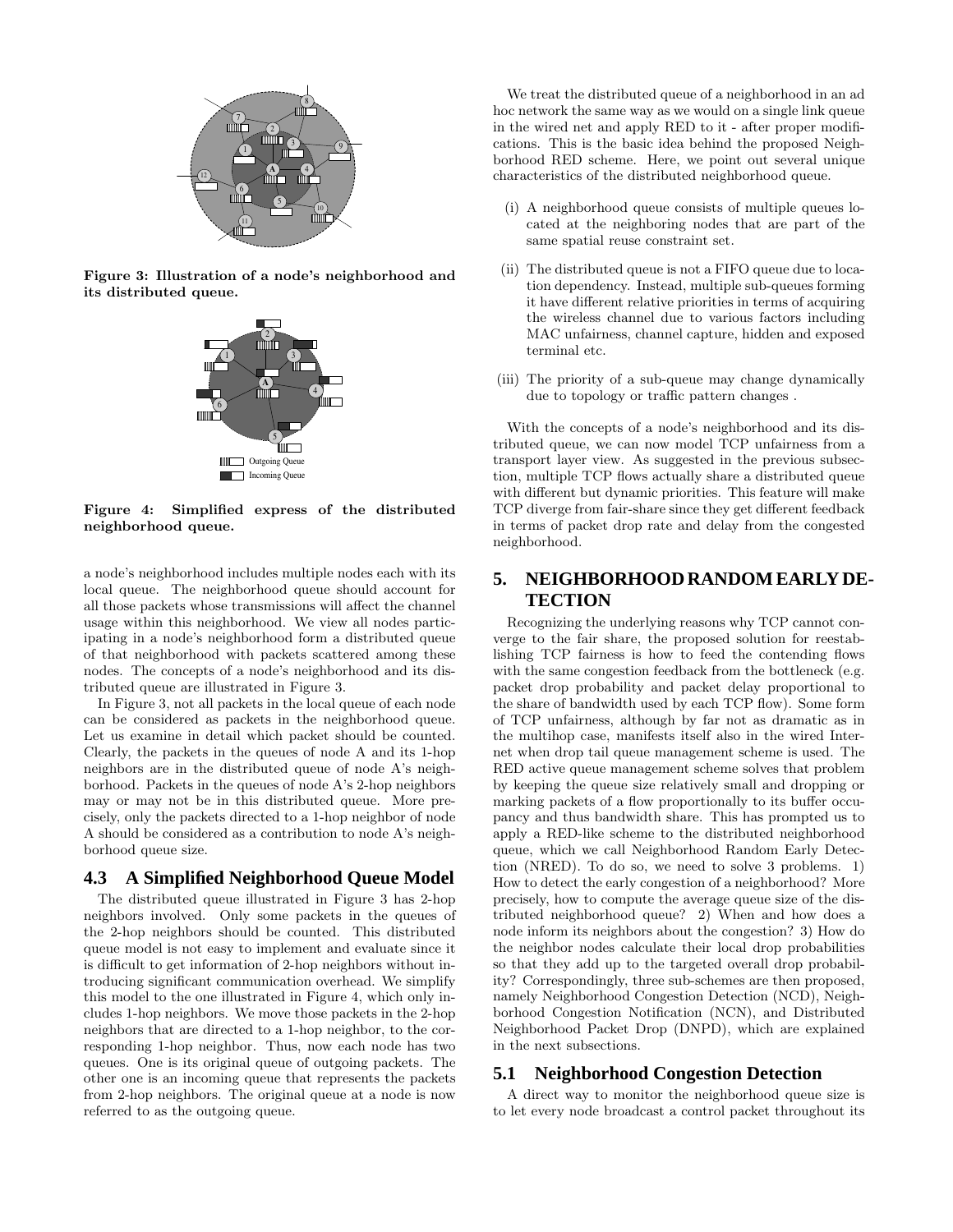neighborhood to announce its queue size (and destinations of queued packets) upon each packet arrival or departure. By this method, a node can count its neighborhood queue size precisely. However, in a mobile ad hoc wireless network the topology and traffic pattern may continually change. Even if there is no mobility, queue size changes are frequent. A lot of control overhead will be caused by this propagation of queue size information. It is counterproductive to monitor congestion by triggering a lot of extra traffic overhead, which actually worsens the congestion.

Instead of actively advertising queue size information, we opt for a passive measurement technique. Moreover, instead of measuring queue size, we choose an alternate measure related to queue size - namely, channel utilization - which is much easier to monitor than "neighborhood queue size". Naturally, there is a relationship between channel utilization and the size of both outgoing and incoming queues. When these queues are busy, channel utilization around the node is more likely to increase. Now, the trick is to figure out how to measure and account for the various components of channel utilization. To this end, let us carefully examine node A's neighborhood queue shown in Figure 4. When a packet in any outgoing queue is transmitted, node A will detect the medium as busy. If a packet is received to any incoming queue, node A can also learn this through the CTS packet (we assume IEEE 802.11 MAC layer). These two measurements can derive inputs needed for NRED implementation.

More precisely, a node will monitor five different radio states 1) Transmitting, 2) Receiving, 3) Carrier sensing busy, 4) Virtual carrier sensing busy (e.g. deferral to RTS, CTS etc.), and 5) Idle (i.e., no activity on the channel). These radio states can be divided into 3 categories. States 1) and 2) are the contribution of the current node to the total channel utilization within its neighborhood. States 3) and 4) are the contribution of the node's neighbors to the channel utilization. We will assume state 5 means empty queue. This assumption is slightly optimistic, since an idle channel state may also mean all nodes are in backoff stage. In the future, we will improve the scheme by considering more channel statistics such as the collision rate.

By monitoring the five radio states, a node can now estimate 3 channel utilization ratios, namely total channel utilization ratio  $(U_{busy})$ , transmitting ratio  $(U_{tx})$  and receiving ratio  $(U_{rx})$ . Accordingly, a node constantly monitors the channel condition and records the time period in each of the five radio states. Let  $T_{tx}$ ,  $T_{rx}$ ,  $T_{cs}$ ,  $T_{vcs}$  and  $T_{idle}$  represent the time period spent at each state during last time period  $T_{interval}$ . Then the three utilization ratios are defined as:

$$
U_{busy} = \frac{T_{interval} - T_{idle}}{T_{interval}}
$$
\n(1)

$$
U_{tx} = \frac{T_{tx}}{T_{interval}}
$$
 (2)

$$
U_{rx} = \frac{T_{rx}}{T_{interval}}
$$
 (3)

Here,  $T_{interval} = T_{tx} + T_{rx} + T_{cs} + T_{vcs} + T_{idle}$ .  $U_{busy}$  reflects the size of the neighborhood queue.  $U_{tx}$  and  $U_{rx}$  reflect the channel bandwidth usage of the outgoing queue and incoming queue at current node. Later, the local drop probability will be calculated proportional to a node's channel bandwidth usage. When the total channel utilization ratio  $(U_{busy})$  exceeds a certain threshold, we define the neighborhood to be in early congestion.

To facilitate the implementation of the RED algorithm, which is based on packet queue lengths rather than channel utilization, we translate the channel utilization into an index of the queue size. Assume the channel bandwidth is  $W$  bps and the average packet size is  $C$  bits. We translate the  $U_{busy}$  to the queue size index as  $q = \frac{U_{busy}*W}{C}$ . The variable  $q$  is not dimensionally correct, as it is expressed in pkts/sec rather than packets as the queue length should be. However,  $q$  is an index that tracks the average queue length, and allows us to manipulate channel utilizations using the conventional RED algorithms. The average packet size  $C$  is a constant. Its actual value is irrelevant, as it is only a scaling factor that affects the choice of the values for minimum and maximum threshold  $(min_{th}$  and  $max_{th}$ ). In the rest of the paper, we may still use the term "number of packets" for ease of explanation, where we actually mean this "queue size index".

We translate the  $U_{tx}$  and  $U_{rx}$  into indices  $q_{tx}$  and  $q_{rx}$ using the same equation as  $U_{busy}$ . After this transformation, we now can apply the original RED scheme. We start by computing the average queue size as  $avg = (1 - w_q) * avg +$  $w_q * q$ . The initial value of avg is 0. Similarly, we can also get  $avg_{tx}$  and  $avg_{rx}$  using  $q_{tx}$  and  $q_{rx}$ .  $avg_{tx}$  and  $avg_{rx}$  are the average queue size of the outgoing queue and incoming queue (see Figure 4) at current node, which will be used in next two subsections.

The estimation algorithm is independent of the other components of the NRED scheme. Unlike the original RED scheme, which samples queue size on each packet arrival, our scheme samples utilization, and thus "queue size index", periodically. The accuracy of the estimation is controlled by the time interval  $T_{interval}$ .

# **5.2 Neighborhood Congestion Notification**

Under NRED, a node checks the estimated average queue size avg periodically and compares it with a minimum threshold  $min_{th}$ . If queue is larger than threshold, early congestion is detected. Then the node calculates a drop probability  $p_b$ based on the average queue size and broadcasts it to its neighbors. Here, we present the algorithm for calculating  $p_b$ using pseudocode. The algorithm is based on the original scheme of RED [6].

#### Algorithm  $5.1:$  CALCULATEPB()

**comment:** Procedure to calculate Drop Probability  $p_b$ 

Saved Variables: avg: average queue size Fixed Parameters:  $min_{th}$ : minimum threshold for queue  $max_{th}$ : maximum threshold for queue  $max_p$ : maximum value for  $p_b$  $T_{NCN}$ : time interval for performing this action

for each  $\mathcal{T}_{\mathcal{N}\mathcal{CN}}$  $\mathit{avg} \gets estimatedQueueSize()$ if  $min_{th} \leq avg < max_{th}$  $p_b \leftarrow max_p * (avg - min_{th})/(max_{th} - min_{th})$  $normalize P_b \leftarrow p_b/avg$ else if  $max_{th} \leq avg$  $p_b \leftarrow 1$  $normalizedP_b \leftarrow 1$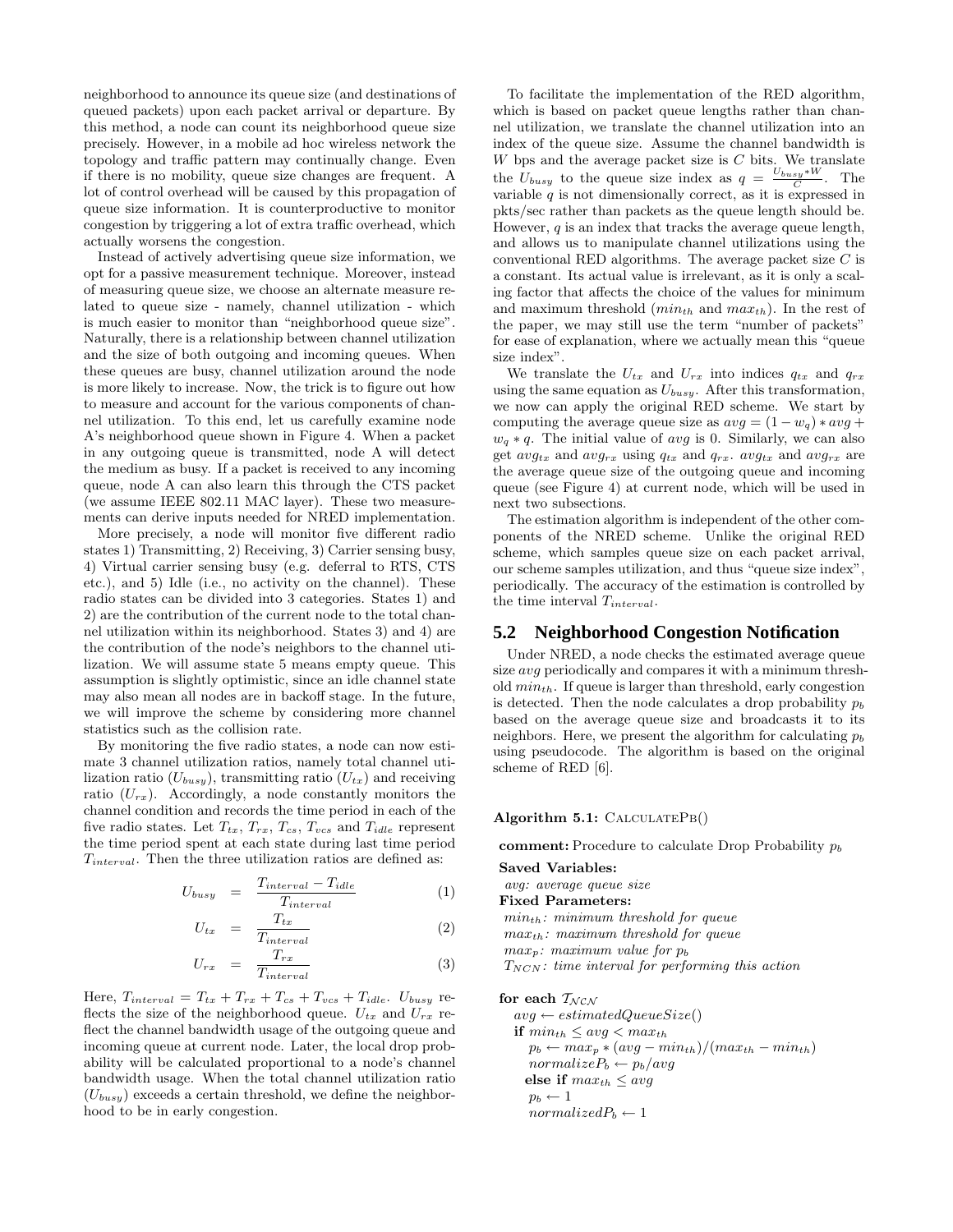In the above pseudocode, function  $estimatedQueueSize()$ gets the estimated neighborhood queue size from channel utilization as discussed in the previous subsection. We also define normalized  $p_b$  referred as *normalized* $P_b$  by dividing  $p_b$  by average queue size avg. This normalized  $P_b$  is the probability which will be broadcasted to neighbor nodes. Based on it, they will compute their local drop probabilities.

If  $p_b$  is larger than 0, the neighborhood of this node is in early congestion. In principle, the node should immediately notify the neighbors. However, to avoid "overreaction", we put several conditions before a node broadcasts a congestion notification. These conditions include

- (i) The calculated  $p_b$  is larger than 0.
- (ii) Current node must be on the path of one or more flows. If no traffic goes through it, it should not take any action.
- (iii) Current node is suffering in channel contention. We assume mobile nodes are cooperative, yet selfish. Thus, the suffering nodes must speak out to ask neighbors for cooperation. This is realized by comparing the  $(avg_{tx} + avg_{rx})$  (see subsection 5.1) with a certain threshold. If  $(avg_{tx} + avg_{rx})$  is small, it means current node is suffering in terms of channel contention.
- (iv) Current node didn't receive any congestion notification packet in the past interval which contained a larger normalized $P_b$ . Otherwise, that neighbor node's neighborhood is more congested. No need for this node to broadcast a notification since congestion situation may change after some packets are dropped.

Only when all above conditions are met, will a node broadcast a Neighborhood Congestion Notification (NCN) packet to inform neighbors about its congestion situation. The NCN packet must contain enough information for a neighbor node to calculate its local drop probability. In our implementation, the NCN packet includes 3 fields as  $\langle packetType,$ normalized $P_b$ , lifeTime>. The packetType field indicates that this packet is a NCN packet. *normalized* $P_b$  is used for neighbors to calculate their local drop probabilities. The lifetime field indicates the effective duration of this congestion notification. In the NRED scheme, no explicit packet is needed to notify neighbors that congestion has been cleared. A node will simply stop dropping packets after lifetime period. This effective period should be at least twice the NCN broadcast interval  $T_{NCN}$  to ensure that a new NCN packet will reach the neighbor nodes if congestion persists.

Once a node receives a NCN packet, it will record the normalized $P_b$  and lifetime fields of the NCN packet. If multiple NCN packets from different nodes are received, only the packet with the largest normalized $P_b$  is stored. Both fields are updated when a new NCN packet from the same node as the last stored NCN packet is received. The stored normalized $P_b$  will be cleared to 0 after *lifetime* period, if no new NCN packet comes.

From our experiments, we found that broadcast is unreliable when congestion builds up. Thus, it is very likely that the node that is abusing the channel may not receive the NCN packet successfully. To improve the chance that the NCN packet can reach every neighbor successfully, the sender randomly selects a neighbor and "unicasts" the packet to it. Assuming that nodes run in promiscuous mode, all the neighbors can overhear this packet. By using this simple technique, the propagation of NCN packets is much more reliable than with conventional broadcast with more than 20% improvement.

# **5.3 Distributed Neighborhood Packet Drop**

In this sub-scheme, we explain how neighboring nodes cooperatively drop packets to realized the expected drop probability  $p_b$  over the distributed neighborhood queue. The key is to calculate a node's local share of this overall drop probability according to its channel bandwidth usage, which has been translated into equivalent queue size for our computational convenience. Suppose a node has received a NCN packet with *normalized* $P_b$  larger than 0. Then the local share of  $p<sub>b</sub>$  at this node should be proportional to its contribution to the average neighborhood queue size avg, which is given as  $(avg_{tx} + avg_{rx})$ . Thus the share of  $p_b$  at this node can be calculated as  $p_b * (avg_{tx} + avg_{rx})/avg$ . Recall that *normalized* $P_b = p_b/avg$ , so the local drop probability is calculated as *normalized* $P_b * (avg_{tx} + avg_{rx})$ .

In our simplified neighborhood queue model, there are two queues at each node, the outgoing queue and incoming queue. Packet drop probabilities will be computed and implemented separately on the two queues. The detailed actions performed on the outgoing queue upon a packet arrival from upper layer is given in pseudocode as below.

#### Algorithm  $5.2$ : RANDOMDROP()

comment: Actions performed at the outgoing queue

#### Saved Variables:

 $count_{tx}:$  outgoing pkts arrived since last drop  $avg_{tx}: average outgoing queue size$ Other Parameters: pa: current packet dropping probability

```
for each packet arrival
count_{tx} \leftarrow count_{tx} + 1if normalizedP_b < 1p_b \leftarrow normalizedP_b * avg_{tx}p_a \leftarrow p_b/(1 - count_{tx} * p_b)else p_a \leftarrow 1if p_a > 0aRandomNumber \leftarrow random([0,1])if aRandomNumber \leq p_adrop the arriving pkt
     count_{tx} \leftarrow 0else count_{tx} \leftarrow -1
```
In the above pseudocode,  $random([0, 1])$  is a function which generates a random number between 0 and 1. When normalized $P_b$  is equal to 1, it means the average queue size avg has exceeds the maximum threshold.  $p_a$  should be 1 no matter what the value  $count_{tx}$  is since the drop probability on the neighborhood queue is 1 according to the original RED scheme.

The actions performed at the incoming queue are the same as in the pseudocode above, except that  $avg_{tx}$  and  $count_{tx}$ are replaced by  $avg_{rx}$  and  $count_{rx}$ . It may be a little confusing that we drop packets from the incoming queue, as the original RED only drops outgoing packets. Referring back to the neighborhood queue model in Figure 3 and its simplified expression in Figure 4, we recall that the incom-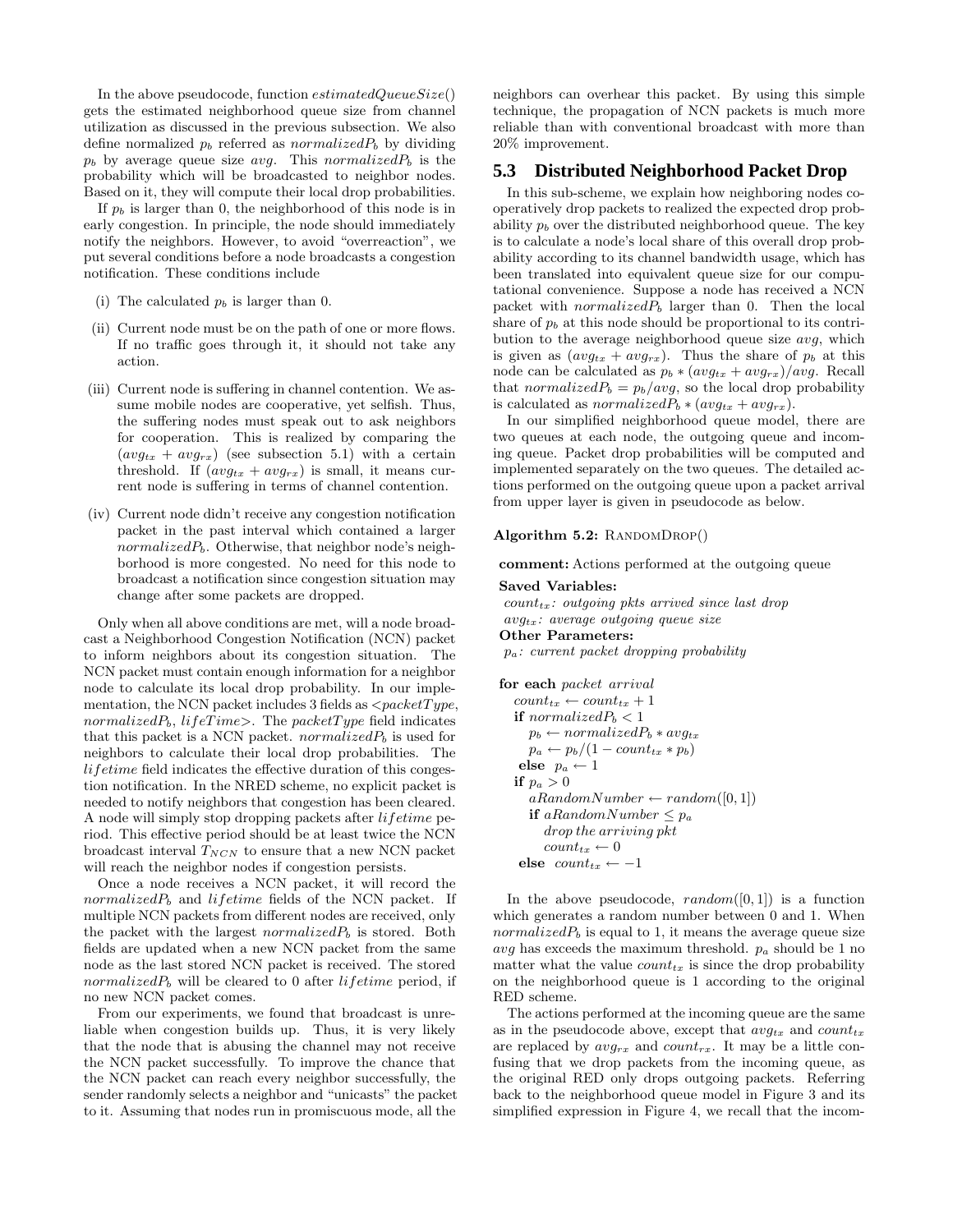

Figure 5: Scenario for verifying queue size estimation algorithm.

ing queue at a 1-hop neighbor is actually moved from the 2-hop neighbors. Thus, dropping packets in the incoming queue represents the packet drops at corresponding 2-hop neighbors. Since there is no real incoming queue, the actions are triggered each time a packet is received. Dropping incoming packets at the 1-hop neighbors wastes some bandwidth since those packets have consumed bandwidth. To avoid this, a better way would be also propagate the congestion notification to 2-hop neighbors and ask them drop packets correspondingly. However, as we mentioned in section 4.3, coordinating 2-hop neighbors requires non-trivial overhead. First, all 1-hop neighbors must re-broadcast the NCN packets to 2-hop neighbors, much more bandwidth is consumed by such broadcasts. Second, to properly drop packets, a 2-hop neighbor has to know a complete list of 1 hop neighbors of the congested node since it only needs to drop packets intended to the congested area. Propagation of such information will also bring much overhead. Thus, in our NRED scheme, we propose to drop incoming packets at 1-hop neighbors rather than asking 2-hop neighbors to drop them.

# **6. VERIFICATION AND PARAMETER TUN-ING**

In the proposed NRED scheme, there are several parameters which may affect the performance. In this section, we try to determine their optimal values. Moreover, our scheme for estimating the average queue size of the neighborhood queue is realized by estimating the channel utilization. In this section, we also want to verify that it can indeed approximate the real average queue size. Also in this section, performance of NRED in simple scenarios is investigated.

### **6.1 Verification of Queue Size Estimation**

Recall that NRED is based on channel utilization rather than queue size. In fact, we believe that channel utilization is a more appropriate measure than queue size for our problem. Nevertheless, we are still interested to verify that channel estimation is a good approximation to the real queue size.

We did a series of simulation experiments to verify and validate our queue estimation algorithm. Also, at the same time, we determined the optimal values of parameters related to the estimation. Major parameters are  $T_{interval}$  and



Figure 6: Estimated average queue size and the real average queue size of Node 5's neighborhood under FTP/TCP connections.



Figure 7: Estimated average queue size and the real average queue size of Node 5's neighborhood under HTTP/TCP connections.

 $w_q$  (see subsection 5.1). The topology of the experiments is given in Figure 5. 9 wireless nodes are involved in the scenario with their coordinates as given in the figure. 6 TCP connections are established. The first TCP connection starts at 20s. The rest of them start one after the other 10s apart. All connections end at 120s and the simulation time is 150s. We record in real time the estimated queue size of Node 5's neighborhood queue. We also record the queue size changes of the local queue at each node and calculate the corresponding real average queue size of Node 5's neighborhood. By comparing the estimated average queue size and the real value, we can then verify the accuracy of our estimation algorithm.

To find the optimal values of  $T_{interval}$  and  $w_q$ , experiments with different values of  $T_{interval}$  and  $w_q$  were performed using the same scenario described above. The values of  $T_{interval}$  ranged from 1ms to 1s and  $w_q$  ranged from 0.02 to 0.8. 20 scenarios were generated using different random seeds, although the figures are not reported in this paper. The conclusion drawn from the experiments is that the optimal values of  $T_{interval}$  lie between 100ms and 1s. If it is too short (e.g. shorter than the transmission time of a packet), the estimation is too rugged. If it is too long, it cannot react to channel changes promptly. In practice, this parameter can be set based on the frequency of topology and traffic pattern changes. A smaller value is preferred if the mobility speed is high. The estimation results are not very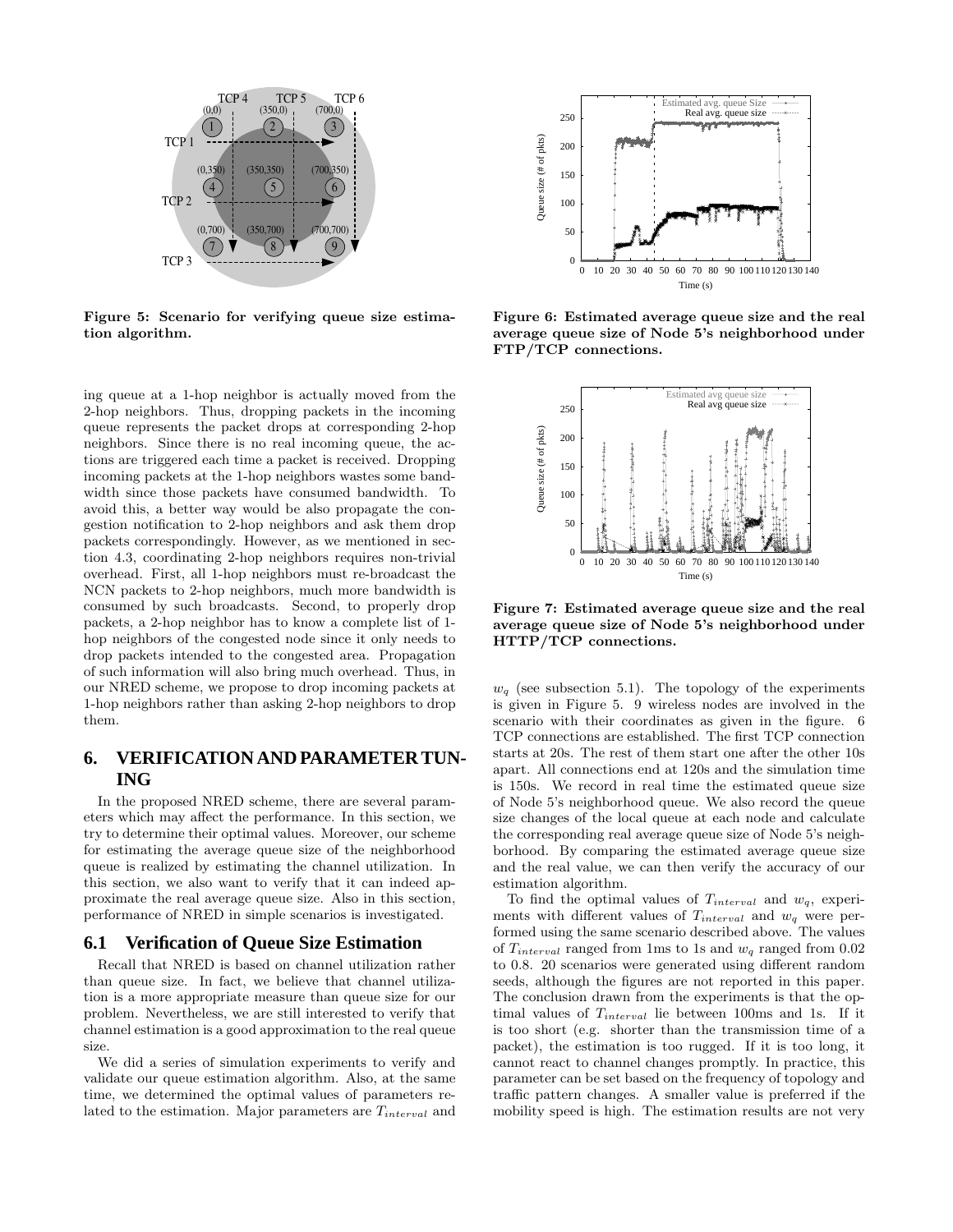sensitive to  $w_q$ . The best values are found from 0.1 to 0.4. Larger  $w_q$  has better adaption to sudden channel utilization changes caused by mobility or new flows. Smaller values give more smoothly estimation. In our future simulations, we set  $T_{interval}$  as 100ms and  $w_q$  as 0.2.

Figure 6 and Figure 7 plotted the typical simulation results with  $T_{interval}$  and  $w_q$  as 100ms and 0.2 respectively. In the simulation of Figure 6, the 6 TCP connections are FTP flows. Since FTP tends to utilize all bandwidth, the neighborhood queue quickly builds up and keeps in a high level during the rest of time. We clearly observe a limitation of our estimation algorithm. After the real average queue size exceeds a certain threshold (e.g. after passed the dotted time line in Figure 6), the estimation cannot reflect future increase of the queue size. Except for this limitation, the estimation algorithm approximately matches the real values. Note, the absolute magnitude of the estimated queue size is meaningless, since we translate the channel utilization to number of packets by dividing it by a fixed packet size. The absolute value only affects the values of the minimum threshold  $(min_{th})$  and maximum threshold  $(max_{th})$ .

Since in the FTP case, queue size does not change much. To further verify that our estimation algorithm adaptive to frequent queue size changes, we replaced the FTP flows with HTTP flows. The simulation results are shown in Figure 7. When HTTP traffic is used, the average queue size is small and changes frequently. We observe that our estimation still matches the real values quite well.

Two problems must be justified here. First, channel utilization ratio is past information. Queue size is current state. That means we are estimating the current state based on historical information. Second, when the queue size is too large and channel is fully utilized, further increase of the queue size has no any effect to the channel utilization ratio as observed in Figure 6. Thus, our estimation is bounded to a upper threshold of the queue size. The first problem is not an issue for NRED scheme, as only the average queue size is needed, not the exact current queue size. The original RED scheme also uses a "low pass filter" to average the queue size. For the second problem, it is true that our scheme has this limitation. However, the purpose of NRED is to detect early congestion and keep running the network below heavy congestion by keep the queue size small. Under such conditions, our estimation algorithm should be precise enough.

### **6.2 Parameter Tuning with Basic Scenarios**

In previous subsection, we have verified our queue size estimation algorithm and have tuned related parameters. In this subsection, we focus on another important part of NRED scheme, the calculation of packet drop probability. Once early congestion is detected, the suffering node will notify its neighbor nodes for cooperative packet drops to relieve congestion. The related configuration parameters here are the maximum packet drop probability  $max_p$ , minimum threshold  $min_{th}$  and maximum threshold  $max_{th}$ . We choose the values of  $min_{th}$  and  $max_{th}$  based on results in the previous subsection. We observe that when there is heavy congestion, the estimated queue size goes around 240 packets. Thus, we choose  $max_{th}$  as 240. To get smooth drop probability, we set  $min_{th}$  as 100. We then use simulation experiments to decide the optimal values of  $max_p$ .



Figure 8: The hidden terminal scenario, where Node 2 is hidden by transmission from node 4 to node 3 and Node 3 is hidden by transmission from node 1 to node 2.



Figure 9: The exposed terminal scenario, where node 2 is exposed to transmissions from node 3 to node 4.

Another purpose of this subsection is to identify how well the NRED scheme can solve the TCP unfairness problem under simple, yet fundamental, scenarios. Besides the scenario in Figure 1 in section 4, another two basic scenarios used are the hidden terminal and exposed terminal topologies as shown in Figure 8 and 9. These two scenarios are first reported in the early MACAW research [3] as basic topologies causing unfairness at the MAC layer. They later are also identified as the major situations where significant TCP unfairness is observed [18, 19]. Thus, any solution for improving TCP fairness should be examined on these basic scenarios.

All the TCP flows start at the same time and last 120 seconds. The simulation time is 150 seconds. The values of  $max_p$  tested here is ranging from 0.01 to 0.3. Typical metrics we selected are 1) The overall throughput of each TCP flow. 2) The fairness index and 3) The instantaneous throughput of each flow. The overall throughput is calculated by the TCP receiver at the end of simulation. The fairness index we adopted here is the MaxMin fairness index [2, 10]. Assuming the overall throughput of the two flows are  $X_1$  and  $X_2$ , the fairness index is defined as  $F(X_1, X_2) = \frac{(X_1 + X_2)^2}{2(X_1^2 + X_2^2)}$  $\frac{(X_1+X_2)}{2(X_1^2+X_2^2)}$ . The MaxMin fairness index is bounded between 0 and 1. The higher the fairness index, the better the fairness. The instantaneous throughput is defined as  $X(t) = \frac{D_t}{\Delta_t}$ , where  $D_t$  denotes the data successfully received during time period  $[t \rightarrow t + \Delta_t]$ .  $\Delta_t$  in our simulations is 1 second.

The fairness index and the overall throughput of the two flows under different values of  $max_p$  are given in Figure 10 (hidden terminal scenario) and Figure 11 (exposed terminal scenario). In each figure, the upper diagram is the fairness index and the lower one is the aggregated throughput, which is the sum of the overall throughput of the two flows. Before NRED is applied, the two scenarios show very significant unfairness consistent to results reported in the literature [18, 19]. In the hidden terminal scenario, one of the two flows usually achieves much higher throughput (e.g. more than 700Kbps) than the other one (e.g. below 100Kbps). Which one wins the channel is not deterministic. Usually the one which starts slightly earlier wins the channel since its congestion window has chance to grow larger. The unfairness is even more severe in the exposed terminal scenario, where flow 2 always captures the channel and drives the throughput of flow 1 to nearly zero. Detailed analysis of why hidden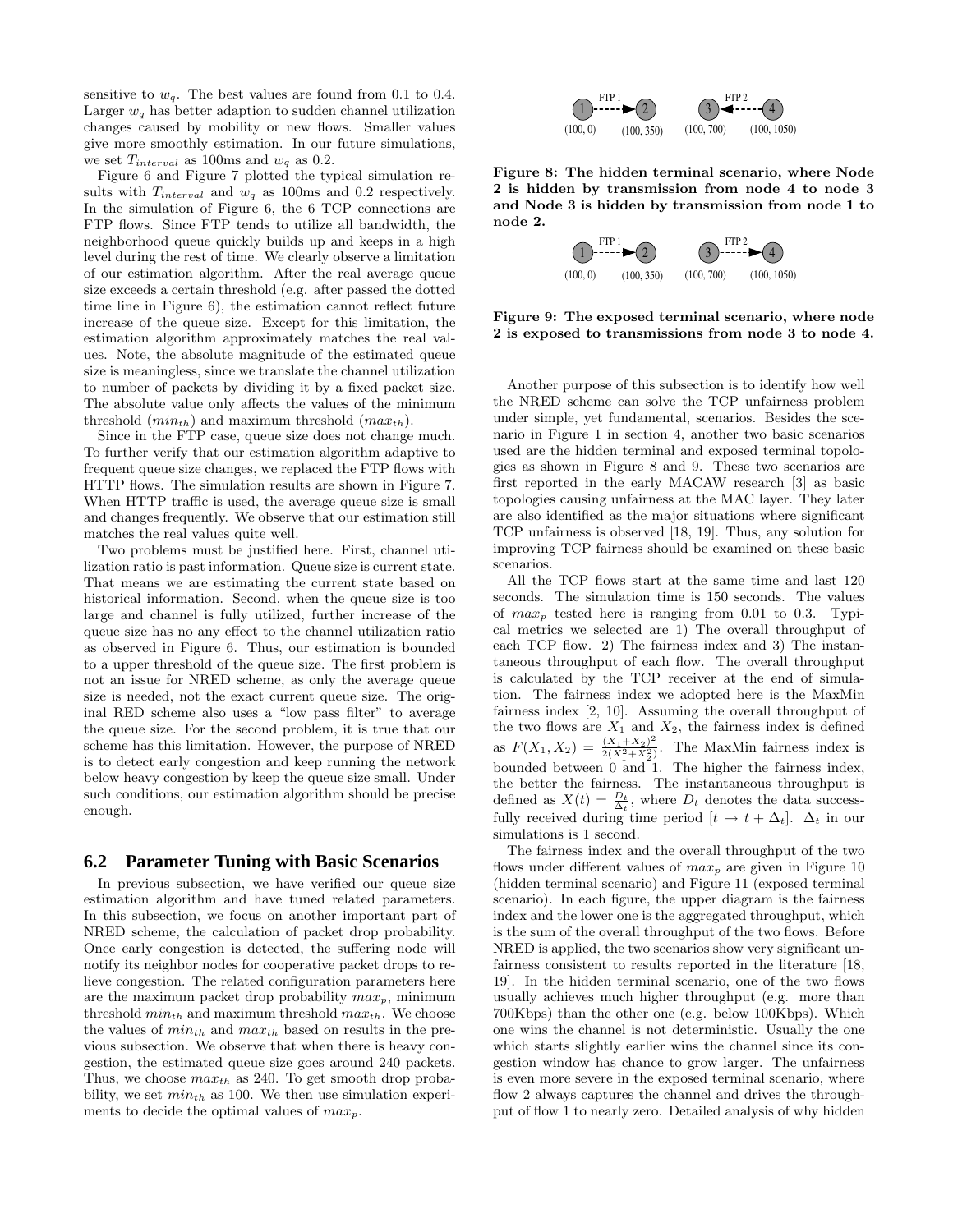

Figure 10: Performance of NRED scheme under the hidden terminal situation with various  $max<sub>p</sub>$  values



Figure 11: Performance of NRED scheme under the exposed terminal situation with various  $max_p$  values



Figure 12: Instantaneous throughput of the two TCP connections under the exposed terminal situation when NRED is applied

and exposed terminal situations cause significant unfairness can be found in [3, 18, 19].

After NRED is applied, we observe that the fairness indices under the both scenarios are improved quickly along with the increase of  $max_p$ . For the hidden terminal scenario, the fairness index is close to 1 (the highest value) after  $max_p$ is larger than 0.1. For the exposed terminal scenario, fairness index is also above 0.95 when  $max_p$  is larger than 0.14. In general, fairness index is increased along with the increase of  $max_p$ . This is because larger  $max_p$  will punish the flows overusing channel quickly.

Along with the increase of  $max_p$ , the aggregated throughput of the two flows is decreased. The throughput loss comes from two reasons. First, before a packet is dropped by NRED, it may have used the channel. Dropping such packets certainly wastes some bandwidth. Second, the NRED scheme tends to keep the wireless channel slightly underutilized. Thus, a small fraction of bandwidth is also sacrificed. To achieve good fairness without too much throughput loss, from above simulation experiments, we conclude that the optimal values of  $max_p$  are between 0.1 and 0.2. In later experiments, we set  $max_p$  as 0.14.

To further demonstrate how fairly the two flows share the channel when NRED scheme is applied, we plot the instantaneous throughput of the two flows in the exposed terminal scenario with  $max_p$  as 0.14 in Figure 12. Results of the hidden terminal scenario are very similar. From Figure 12 we can see that the two flows interlace very well with no any flow continuously uses the channel for long period. Note, only one of the flows can transmit at any time, which explains the up and down of instantaneous throughput.

We then further investigate how the NRED performs under the scenario in Figure 1 in section 4, where the original RED scheme does not help much in terms of improving fairness. The overall throughput of the 3 flows with and without NRED scheme is shown in Figure 13. The fairness is very clear. The starved flow 2 now gains good throughput. Figure 14 further gives the instantaneous throughput of the 3 flows. We can see that short-term fairness is also good (Note, flow 1 and flow 3 can transmit at the same time. But when flow 2 is transmitting, both of them should be quiet.).

Through Figure 13 we also observe that the aggregated throughput of the 3 flows is decreased by 42% when the fairness is improved. This is an interesting point of the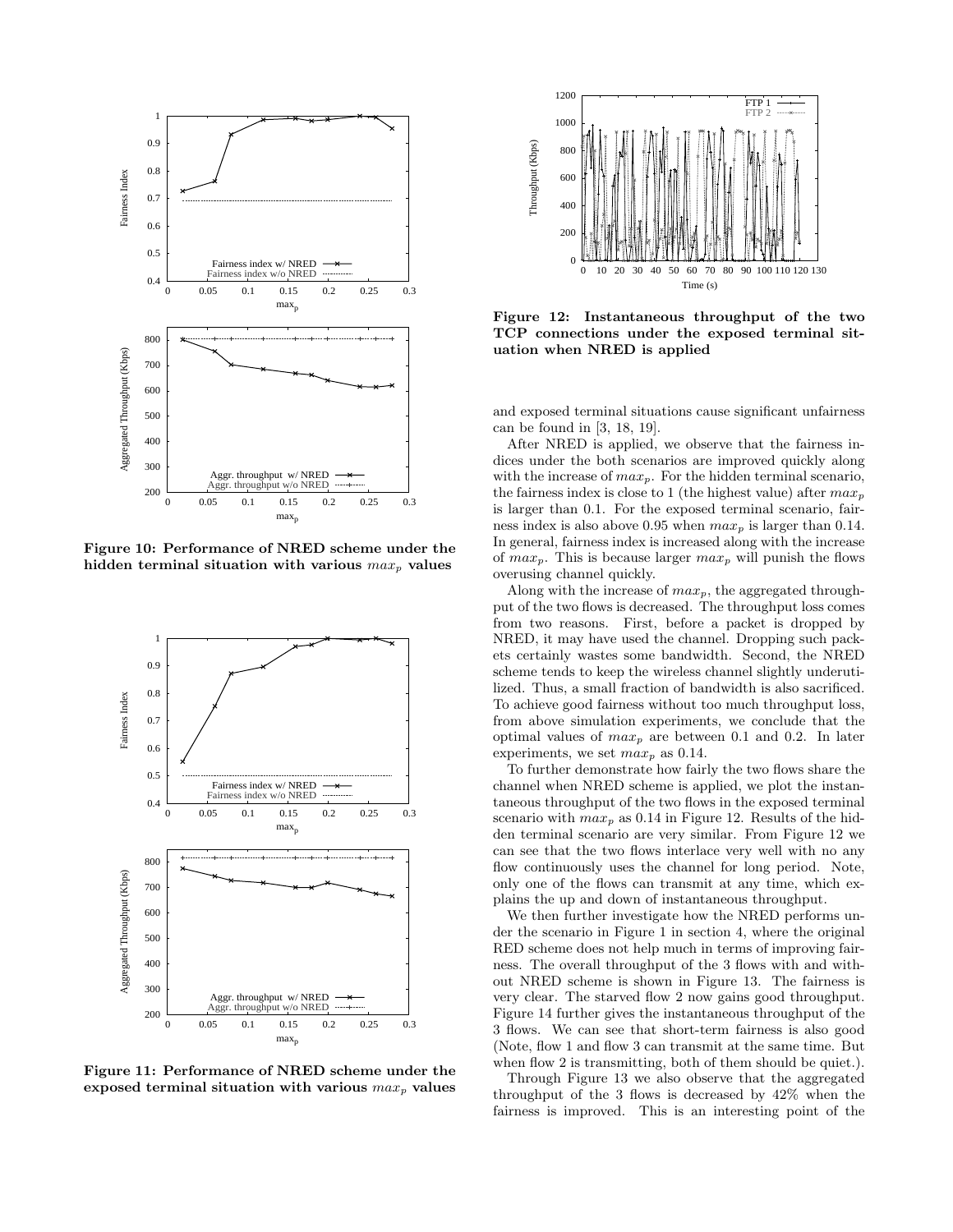

Figure 13: Overall throughput of the 3 flows in the scenario of Figure 1 with and without NRED.



Figure 14: Instantaneous throughput of the 3 flows in the scenario of Figure 1 with and without NRED.

tradeoff between fairness and throughput. Only half the total throughput is achieved during the period of flow 2's transmissions due to the spatial reuse constraint. Thus, to achieve the best network-wide throughput, we should totally starve flow 2. However, this is extremely unfair to flow 2. To achieve fairness among the 3 flows, decreasing the aggregated throughput is unavoidable. More discussion about trade off between fairness and overall network throughput can be found in [12].

### **7. PERFORMANCE EVALUATION OF NRED**

In this section, we further evaluate the proposed NRED scheme under more realistic scenarios such as considering multiple bottlenecks as well as mobility. The major configuration parameters of NRED are set as  $w_q = 0.2$ ,  $min_{th} =$ 100 packets,  $max_{th} = 240$  packets and  $max_p = 0.14$ .

#### **7.1 Multiple Congested Neighborhood**

In the previous section, most investigated scenarios only contain one bottleneck neighborhood. However, in the ad hoc network, it is highly possible that a TCP flow will traverse several congested neighborhoods, although the degree of congestion may be different. In this experiment, we evaluate how NRED performs under such situations. The experiment scenario is illustrated in Figure 15. The grid topology is used and 6 FTP/TCP connections are established as in the figure. The vertical and horizontal distance between neighboring nodes is 350m. Each TCP connection traverses



Figure 15: Scenario of the multiple congested neighborhood topology.



Figure 16: Overall throughput of each flow with and without NRED.

4 hops. In this topology, several bottleneck neighborhoods may be present at the same time. In the figure, 3 possible bottlenecks of TCP 5 are shown as gray shaded circles. All 6 TCP connections start at 10s and finish at 130s. The overall throughput of each flow is given in Figure 16.

As we can observe from Figure 16, TCP 2 and TCP 5 are starved originally but gain visible throughput when NRED is applied. The improvement of fairness is obvious. However, TCP 2 and TCP 5 will always achieve less throughput since they have interfering flows on both sides.

# **7.2 Performance under Mobility**

In this experiment, we consider the adaptation of NRED to mobility. Two parameters of NRED scheme control its adaptability to topology changes. The first one is the channel estimation interval  $T_{interval}$  which controls how quickly the algorithm can react to sudden channel utilization changes. The second parameter is the lifetime of a NCN packet. Once a node moves out from a congested neighborhood, it will not receive a new NCN packet. But it will continue to mark or drop packets until the lifetime of the old NCN packet expires.

The scenario of this experiment is illustrated in Figure 17. 5 nodes are involved and two FTP/TCP connections are used as shown in the figure. Only node 5 is moving — up and down between positions (200, 600) and (200, 400). Its initial position is  $(200, 600)$ . The mobility speed is  $10 \text{m/s}$ . The node stays at each position for around 20s and then continues to move.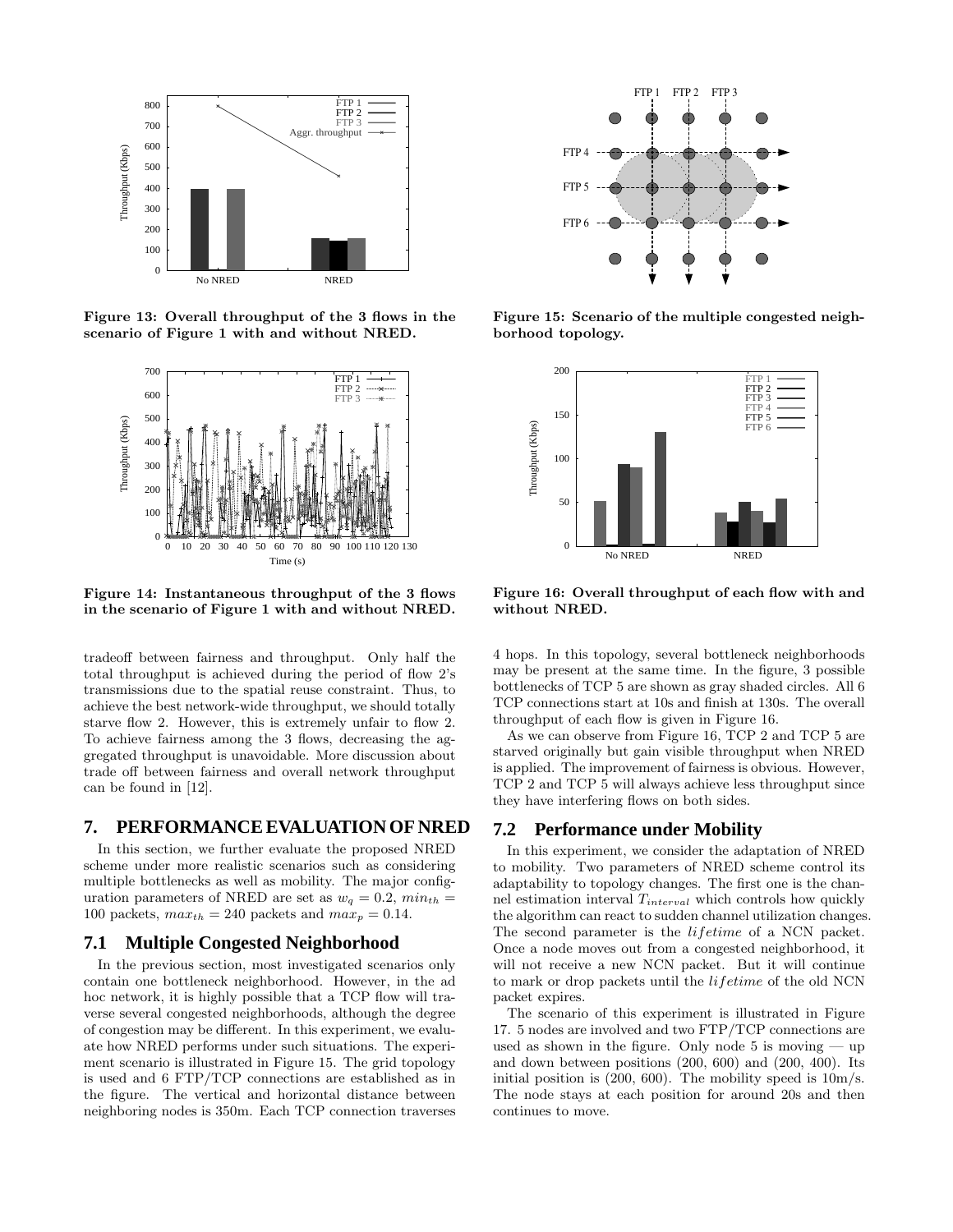

Figure 17: Scenario for evaluating NRED under mobility.



Figure 18: Instantaneous throughput dynamics under mobility without NRED.

Figure 18 (without NRED) and 19 (with NRED) show the dynamics of the two connections by plotting the instantaneous throughput of each flow. From Figure 18, we observe that when node 5 moves down, the two connections are out of interference with each. Then they both can use the channel well. However, when node 5 moves up, the two connections start interfering with each other. The FTP 1 tends to capture the channel because when node 5 moves up, its distance to node 4 and node 6 is larger. Thus, the transmissions among them are not as robust as the transmissions of FTP 1. Thus it has disadvantages in competing the channel.

When the NRED scheme is applied, node 5 now can detect the congestion after moving close to node 2. From Figure 19, we clearly observe that now the two flows can share the channel fairly when they are close enough to interfere with each other. In the experiment of Figure 19, the estimation interval  $T_{interval}$  is set to 100ms and the *lifetime* of a NCN packet is 2 seconds. The scenario of this experiment is very simple and artificial. However, it clearly demonstrates that the NRED scheme is indeed can adapt to mobility. We didn't evaluate our scheme under random mobility since such situations may distract the main point of the paper. For example, link breaks (path failures) caused by mobility will also result in very low throughput of some TCP flows. However, such low throughput should not be recognized as unfairness (at least not the unfairness issues targeted in this paper).



Figure 19: Instantaneous throughput dynamics under mobility with NRED.



Figure 20: Overall throughput of each TCP connections with and without NRED in the more realistic scenario with random topology, random traffic.

# **7.3 More Realistic Scenario**

In all simulations above, the topology is simple and specifically selected. The well controlled scenarios allow us to clearly demonstrate the problems and the usefulness of the NRED scheme. However, it is also interesting to take a look at the performance of NRED under more realistic scenarios. In this experiment, both random topology and random traffic are used. More precisely, totally 50 nodes are randomly deployed in a 1000m by 1000m field and 5 FTP/TCP connections are randomly selected. The TCP connections start and end at the same time and last 120 seconds. AODV routing protocol [14] is used here and nodes are not mobile. Different random seeds are used for multiple simulation runs. The results of a typical simulation run are plotted in Figure 20. Other simulations give similar results, but not similar numbers of each specific flow since the traffic pattern is changed due to change of the random seed.

From Figure 20 we can observe that NRED scheme is still able to improve fairness in general, especially reflected by throughput of flow 2 and flow 3. In conclusion, we would like to point out that good fairness does not mean the same throughput for all the participating TCP connections. Two important factors must be considered. First, TCP throughput is highly affected by the number of hops from senders to receivers. It is a well known bias that TCP flows with shorter RTT are usually favored. This bias is strengthened even more in ad hoc wireless networks. The maximum achiev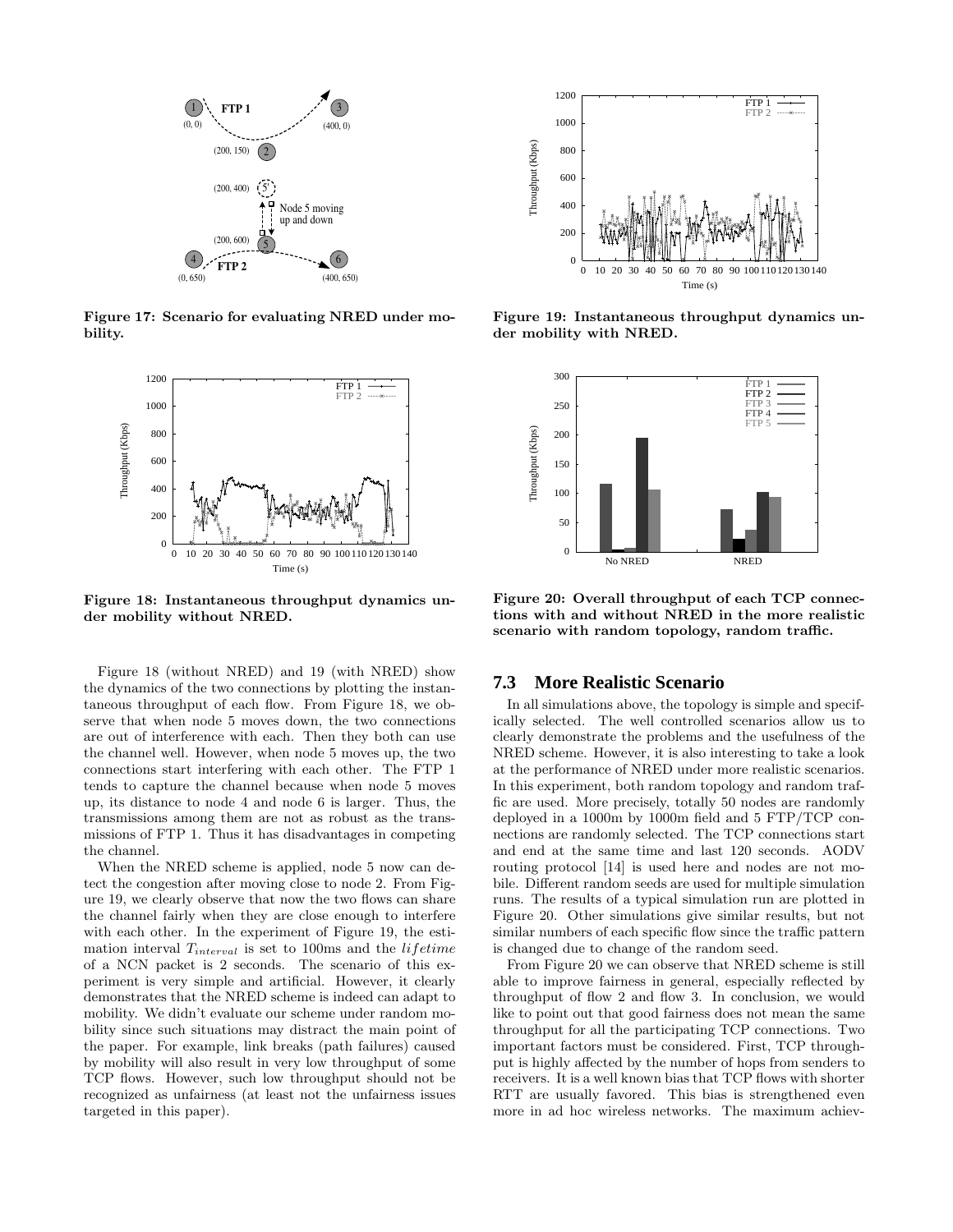able throughput of a 2-hop flow is only  $1/2$  of that of a 1-hop flow. Similarly, a 3-hop flow can only achieve at most 1/3. This feature is due to the spatial reuse constraint, which has been discussed in detail in [7] and [?]. The second factor is that interference is location dependent. Even two flows may contend with each other in a certain location, they are facing different interfering constraints from other locations. In other words, we have the multiple bottleneck effect. It is thus reasonable that flows with fewer interfering flows (i.e., less constraining bottlenecks) achieve higher throughput, which should not be recognized as unfairness.

To sum up, the investigation of TCP fairness in arbitrary topologies and scenarios is extremely complex, especially when nodes are mobile. The NRED method appears to have general applicability in above preliminary experiments. The proper evaluation of NRED in general, multi-bottleneck scenarios requires the definition of new performance measures such as a wireless specific fairness index suitable for multihop ad hoc networks and will be subject of future studies.

# **8. DISCUSSION AND FUTURE WORK**

TCP fairness in multihop wireless networks is closely related to the underlying MAC protocols. Fairness of the MAC protocol has been an active research area in the past several years. Several schemes for improving the fairness of MAC protocols have been proposed in the literature [1, 13]. Although little work has been done to investigate TCP fairness under such fair MAC protocols, we believe improving fairness of the MAC protocol will certainly improve TCP fairness as well.

Naturally, a major problem of MAC layer fairness solutions is implementation difficulty. As the IEEE 802.11 standard has been widely accepted by the industry and IEEE 802.11 wireless radios are becoming the de facto standards for ad hoc testbeds, it is clearly desirable to solve TCP unfairness problems at the network or transport layers. Another important consideration is incremental deployment. Usually, an ad hoc network requires that all involved wireless nodes have a consistent MAC protocol. Thus, any modification of the MAC protocol requires update at all nodes. The NRED scheme proposed in this paper is a network layer solution that can be incrementally deployed. In the worst case, a NCN packet arriving at a non-NRED node will be dropped silently. And as long as some nodes capturing the channel recognize the NCN packet, the unfairness can be improved to some degree.

If we view TCP connections as general traffic flows, TCP fairness is essentially a multihop fair scheduling problem as discussed in [12]. Thus fair scheduling at the network layer for ad hoc networks is quite close to our work in this paper. However, fair scheduling schemes tend to require topology information, in most cases even the global information is needed, for scheduling decisions, which requires additional overhead and is not robust to mobility. Besides, multihop fair scheduling itself is still an active research area without any satisfactory practical solution. In this paper, we utilize the features of TCP congestion control to achieve fairness by reacting to early neighborhood congestion. Compared to fair scheduling, our scheme doesn't need any topology information. It is totally localized with little overhead. We only focus on the bottleneck neighborhood and only the congested nodes need to broadcast a small NCN control packet. In general, fair scheduling will be used for QoS flows, while our scheme is suitable for fairness among best-effort flows. For example, although fair scheduling schemes and QoS schemes probably can solve all problems that RED can, RED gateways still find their important positions in the wired networks due to their simplicity and low overhead.

In current design of NRED scheme, packets of the aggressive TCP flows are randomly dropped at the congested neighborhood. This is not maximally efficient for overall network throughput since those packets have consumed some bandwidth before they reach the congested area. This is also one reason that the aggregated throughput of TCP flows decreases in our experiments when the NRED scheme is applied. An alternative choice would be to explicitly notify the TCP sender to freeze or reduce its congestion window. For example, nodes in the congested neighborhood can mark the Explicit Congestion Notification (ECN) bit of the ongoing TCP packets instead of dropping them. However, such schemes require support from TCP senders and receivers. Directly dropping some packets is the simplest way to notify traffic sources.

In this paper, we mostly evaluated NRED scheme under relatively long-lived TCP flows such as FTP connections transferring a medium or large size file. This is because TCP unfairness issues are more serious to such TCP traffic. If a TCP connection finishes its transfer in seconds, NRED may not have enough time to detect the network congestion and perform proper actions. However, for short-lived TCP flows, even if it captures the channel, it will not hurt other flows too much since it ends very quickly anyway.

Although NRED scheme is targeting improving the fairness of TCP traffic, similar unfairness issues may also happen to non-TCP traffic such as multimedia streaming. The NRED scheme requires the transport protocol to be responsive to network congestion indicated by packet loss. Many TCP friendly or congestion controlled transport protocols have been proposed for ad hoc networks recently. The NRED scheme will also work well with such transport protocols.

Our future research directions include: investing new algorithms for estimating queue size, comparing different choices for congestion notification, investigating fairness among TCP flows and multimedia streaming as well developing an analytical model for neighborhood queue.

# **9. CONCLUSION**

TCP performance is critical to the broad acceptance of multihop wireless networks. In this paper, we proposed a scheme called Neighborhood RED, which is an extension of the RED originally developed in the wired network to ad hoc wireless networks. By detecting early congestion and dropping packets proportionally to a flow's channel bandwidth usage, the NRED scheme is able to improve TCP fairness. The major contributions of this work are the concept of a distributed neighborhood queue (without which the RED scheme does not work) and the design of a network layer solution that does not require MAC modification.

# **10. ACKNOWLEDGMENTS**

We thank our shepherd, Dr. David Maltz (CMU), for helping revise and improve this paper. We also thank the anonymous MobiCom reviewers for providing helpful comments and recommendations.